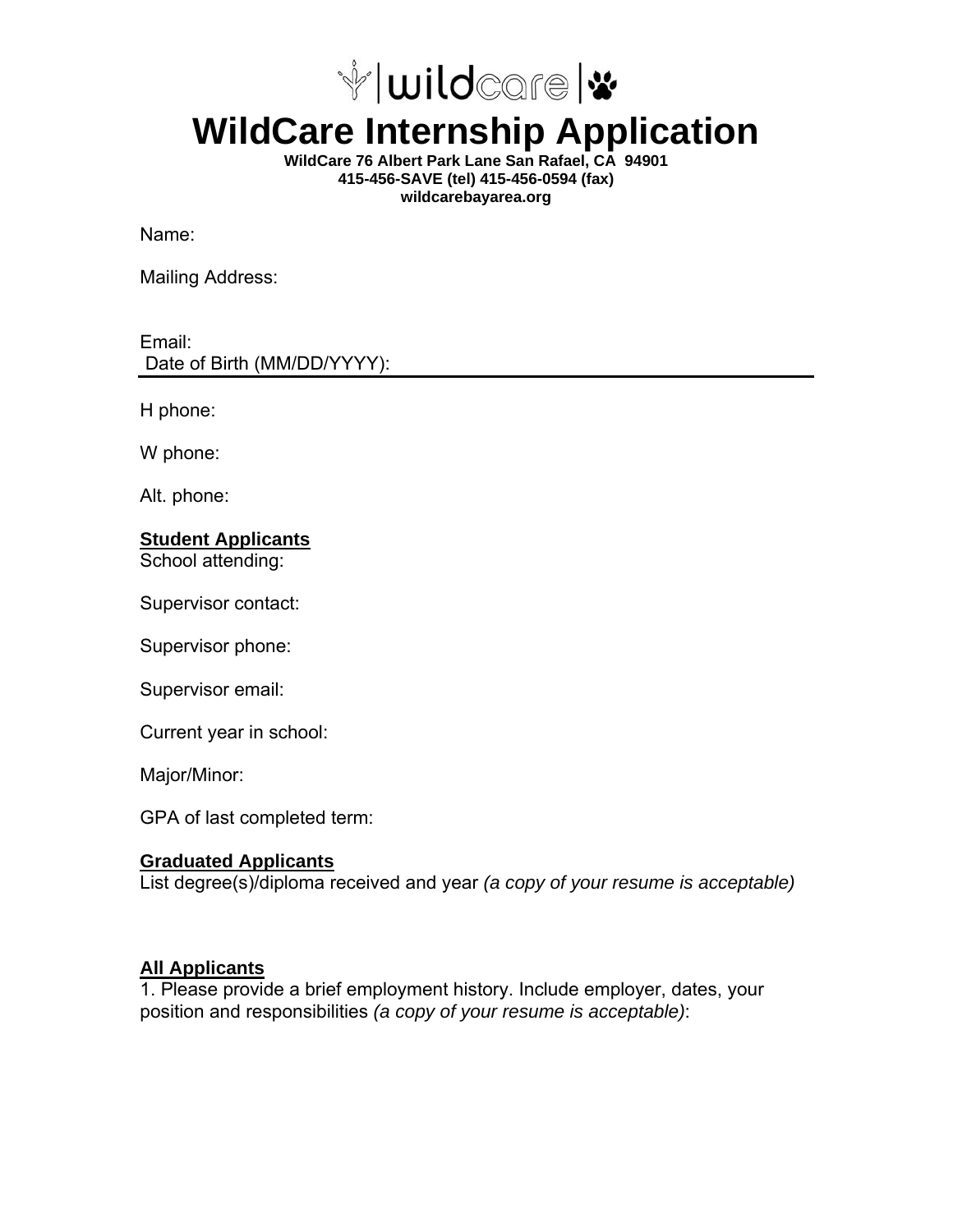2. Describe any wildlife and/or domestic animal-related training and/or experience:

3. Why do you want to do an internship at WildCare? What interests you about this organization?

4. What do you expect to get out of this internship? List at least 3 possible goals:

5. Do you have reliable transportation? (Please note: public transit is not reliable to/from San Rafael) Y N

b) Do you have a current rabies vaccine (not required)?  $Y \cap N$ 

c) This is a very time-consuming, physically and emotionally demanding internship. Do you have any physical or other limitations that might hinder you from participation in some activities of successful completion of the internship requirements (such as a heart condition, back injury, allergies, etc.)?

If yes, please explain:

7. Please list 2 professional references that have known you for one year or longer: